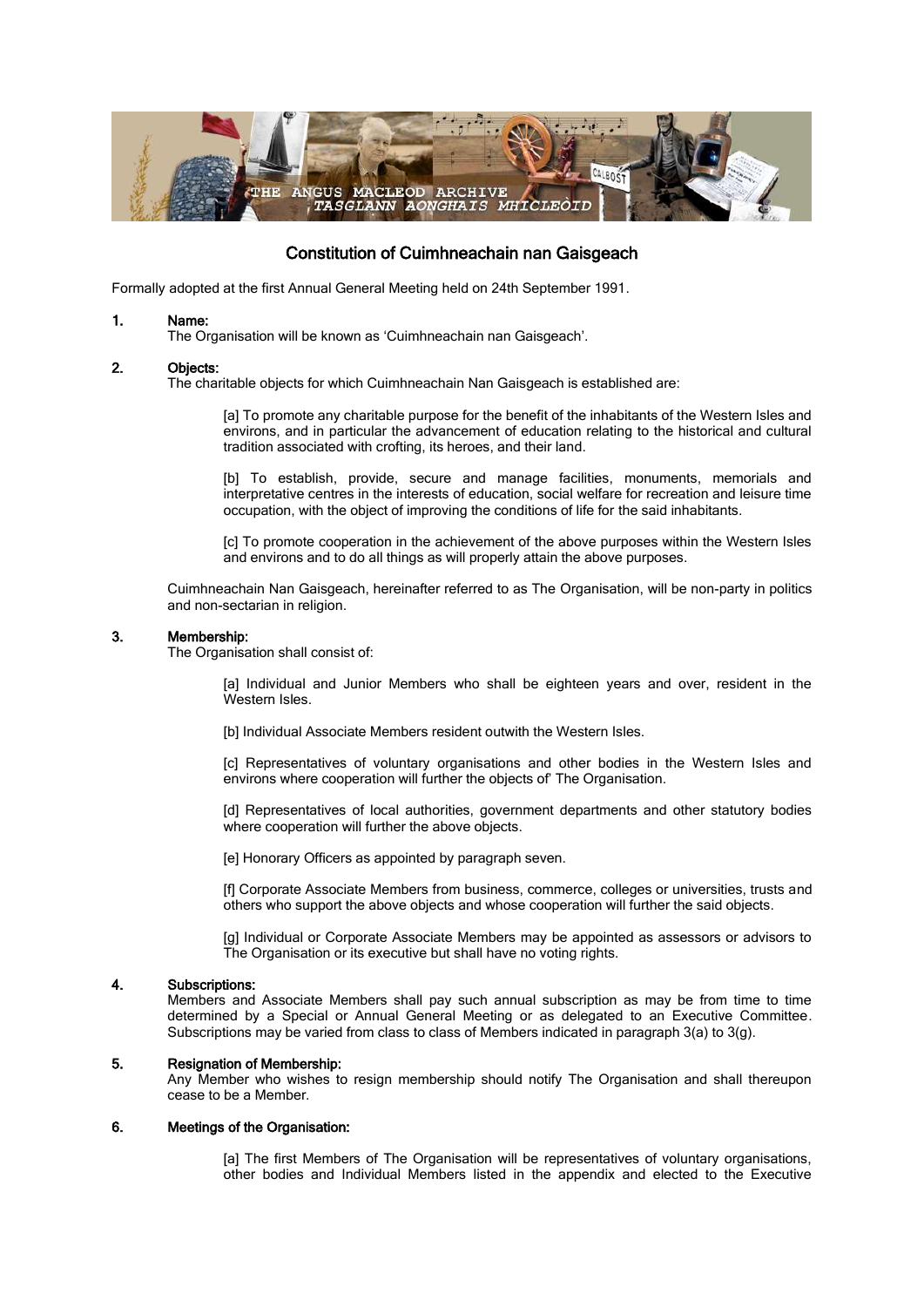Committee, and as Honorary Officials, at the inaugural Meeting of The Organisation. Such Members and Honorary Officers shall hold office until the conclusion of the Annual General Meeting of The Organisation next after their appointment. The Honorary Officials shall be exofficio Members of the Executive Committee.

[b] There will be an Annual General Meeting of The Organisation to be convened by the Executive Committee each year, not more than two months after the end of the Financial Year have been received. The first A.G.M. will be convened not later than eighteen months after the inaugural Meeting of The Organisation, and annually thereafter.

[c] At the first and subsequent Annual General Meetings the following business will be transacted:

[i] The appointment of a Convenor, one or more Vice-Convenors and such other Honorary Officers as The Organisation may from time to time determine.

[ii] The election of the Executive Committee.

[iii] The appointment of qualified auditors.

[iv] The appointment of Trustees to any Trust that The Organisation may have an interest in.

[v] The consideration of reports and audited accounts.

[d] At least 28 clear days' notice shall be given in writing by the Secretary to Members of the Annual General Meeting and 14 clear days notice of a Special General Meeting. A Special Meeting may be called any time by the Executive Committee or on the written demand by ten Members, but not Associate Members, of The Organisation.

## 7. Executive Committee:

[a] There shall be an Executive Committee consisting of up ten Members of The Organisation, together with the Honorary Officers. Chairmen of Special or Standing Committees and any Trustees appointed shall become ex-officio Members of the Executive pro tem.

[b] The Convenor may not hold office for more than 3 consecutive years but will be eligible for re-election after the lapse of one year.

[c] The Executive shall be responsible for carrying out the policy of The Organisation, for the administration, management and control of the affairs and property of The Organisation.

[d] The Executive shall hold a minimum of five meetings per year with seven days notice of each meeting being given.

[e] Any casual vacancy in the Executive Committee may be filled by the Executive Committee and any person appointed to such a vacancy shall hold office until the conclusion of the next A.G.M. of The Organisation and shall be eligible for re-election.

[f] The Executive will appoint a Secretary and Treasurer and any such Officers as may be required to carry out its business.

[g] A Quorum shall consist of a third of the Executive Committee but shall not be less than three Members of the Committee.

[h] Any Member who fails to attend three successive meetings, without giving a satisfactory reason for his absence, may be removed from Membership of the Committee, by a motion put to the Executive Committee and which is passed by a two-thirds majority of those present and voting.

In the absence of Chairman or Vice-Chairman at meeting members present shall, before any other business is transacted, choose one of their number to preside at the meeting.

All matters, unless and otherwise stated, shall be decided by a majority of those present and entitled to vote, each Member of the Committee shall have one vote. In the case of equality of votes the Chairman shall have a deliberative vote as well as an additional casting vote.